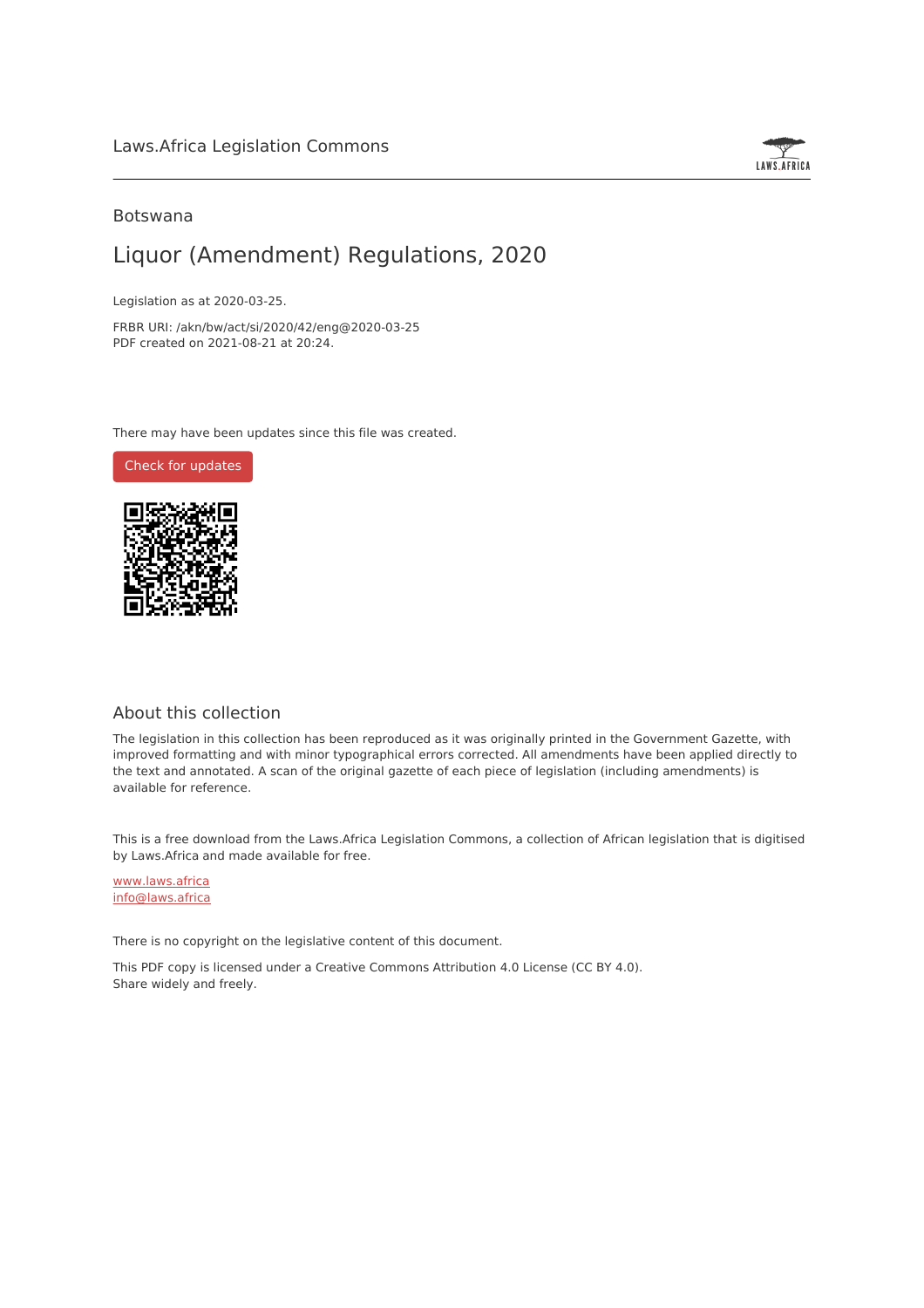# **Table of Contents**

| Liquor (Amendment) Regulations, 2020                     | 3 |
|----------------------------------------------------------|---|
| Statutory Instrument 42 of 2020                          | 3 |
| 1. Citation and commencement                             | 3 |
| 2. Amendment of Second Schedule of Cap.43:11 (Sub. Leg.) | 3 |
| Second Schedule                                          | 3 |
| (reg. 8)                                                 | 3 |
| 3. Revocation of S.I No. 32 of 2020                      | 4 |
|                                                          |   |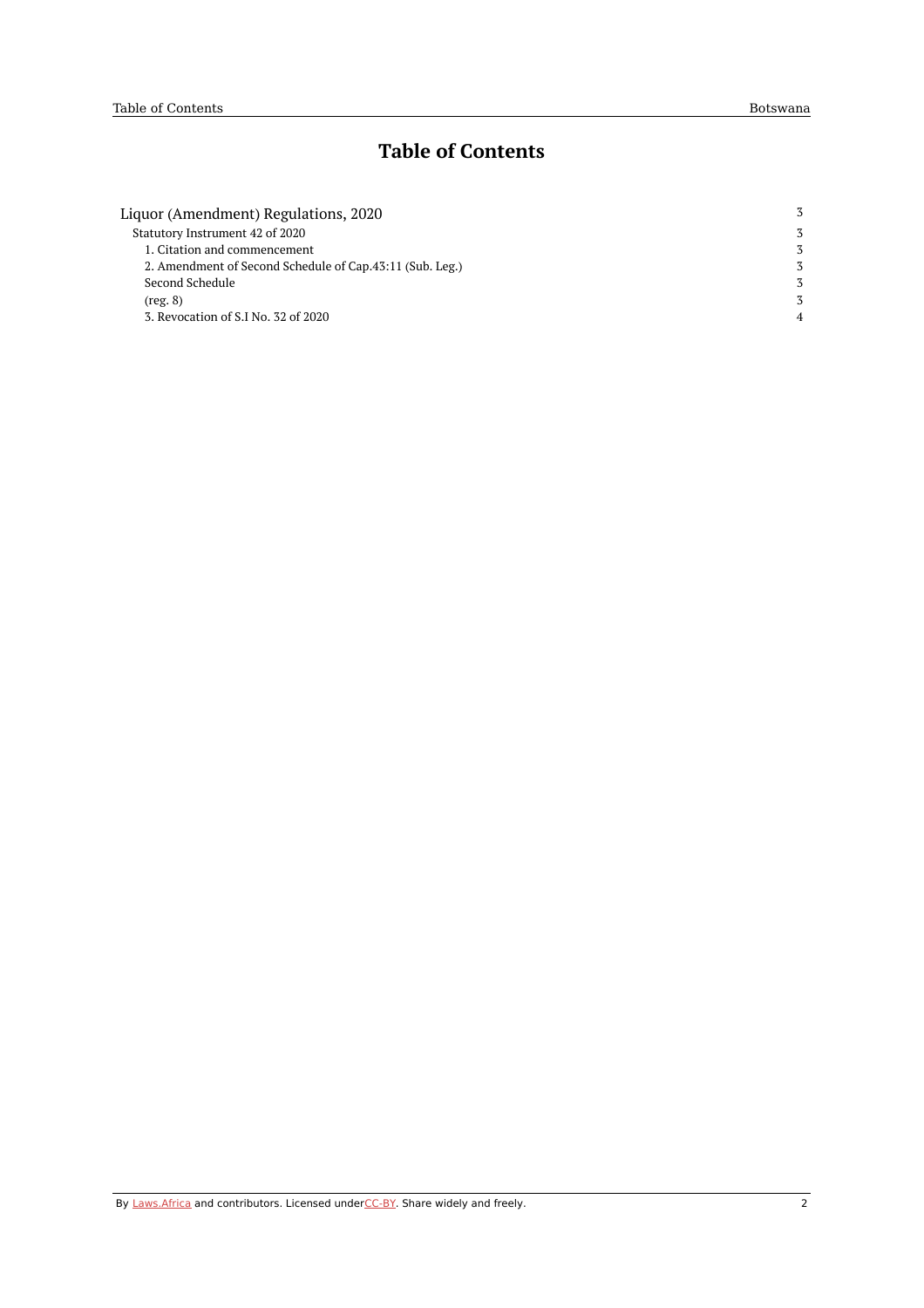#### **Botswana**

# <span id="page-2-1"></span><span id="page-2-0"></span>**Liquor (Amendment) Regulations, 2020**

#### **Statutory Instrument 42 of 2020**

Published in [Government](https://commons.laws.africa/akn/bw/act/si/2020/42/media/publication/bw-act-si-2020-42-publication-document.pdf) Gazette no. 27 on 25 March 2020 **Commenced on 28 March 2020**

*[Up to date as at 25 March 2020]*

IN RECOGNITION of the risk posed by the COVID-19 pandemic and in exercise of the powers conferred on the Minister of Investment, Trade and Industry by section 42 (1) as read with section 42 (2) (c) of the Liquor Act, the following Regulations are hereby made —

#### <span id="page-2-2"></span>**1. Citation and commencement**

These Regulations may be cited as Liquor (Amendment) Regulations, 2020 and shall come into operation on 28th March, 2020.

### <span id="page-2-3"></span>**2. Amendment of Second Schedule of Cap.43:11 (Sub. Leg.)**

<span id="page-2-4"></span>The Liquor Regulations are amended in the Second Schedule by substituting for the Schedule, the following new Schedule —

#### *Second Schedule*

| oo.<br>(r | . . |
|-----------|-----|
|-----------|-----|

<span id="page-2-5"></span>

| Days and hours of operation |                           |              |  |
|-----------------------------|---------------------------|--------------|--|
| Licence                     | <b>Days</b>               | <b>Hours</b> |  |
| 1. Bar liquor               | Monday to Thursday        | Closed       |  |
|                             | Friday to Saturday        | Closed       |  |
|                             | Sunday and public holiday | Closed       |  |
| 2. Bottle store liquor      | Monday to Saturday        | Closed       |  |
| 3. Liquor depot             | Monday to Thursday        | Closed       |  |
|                             | Friday to Saturday        | Closed       |  |
|                             | Sunday and public holiday | Closed       |  |
| 4. Discotheque/night club   | Monday to Thursday        | Closed       |  |
|                             | Friday to Saturday        | Closed       |  |
|                             | Sunday and public holiday | Closed       |  |
| 5. Club liquor              | Monday to Thursday        | Closed       |  |
|                             | Friday to Saturday        | Closed       |  |
|                             | Sunday and public holiday | Closed       |  |
| 6. Temporary liquor         |                           |              |  |

By [Laws.Africa](https://edit.laws.africa/widgets/pdf-attribution) and contributors. Licensed und[erCC-B](https://edit.laws.africa/widgets/pdf-cc-by)Y. Share widely and freely. 3